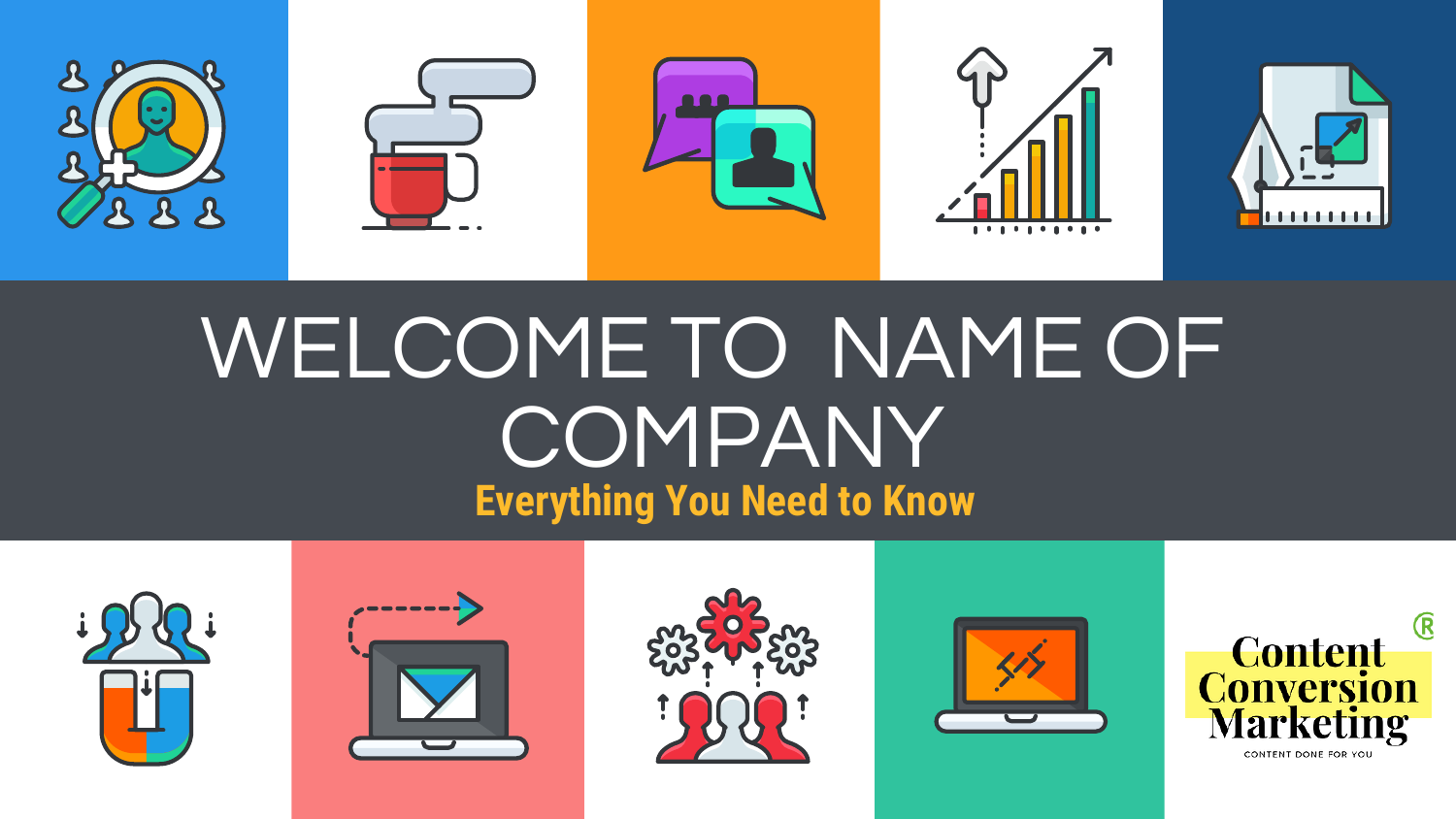

#### Table of Contents

| <b>Welcome Letter</b>                 | 3  |
|---------------------------------------|----|
| <b>Work Culture &amp; Core Values</b> | 4  |
| <b>Ice Breaker</b>                    | 10 |
| Payroll                               | 11 |
| <b>Benefits</b>                       | 12 |
| <b>Your First Day</b>                 | 13 |
| <b>Office Logistics</b>               | 16 |
| Attendance                            | 21 |

| Settling In                     | 23 |
|---------------------------------|----|
| <b>Your Probationary Period</b> | 25 |
| End Note                        | 26 |

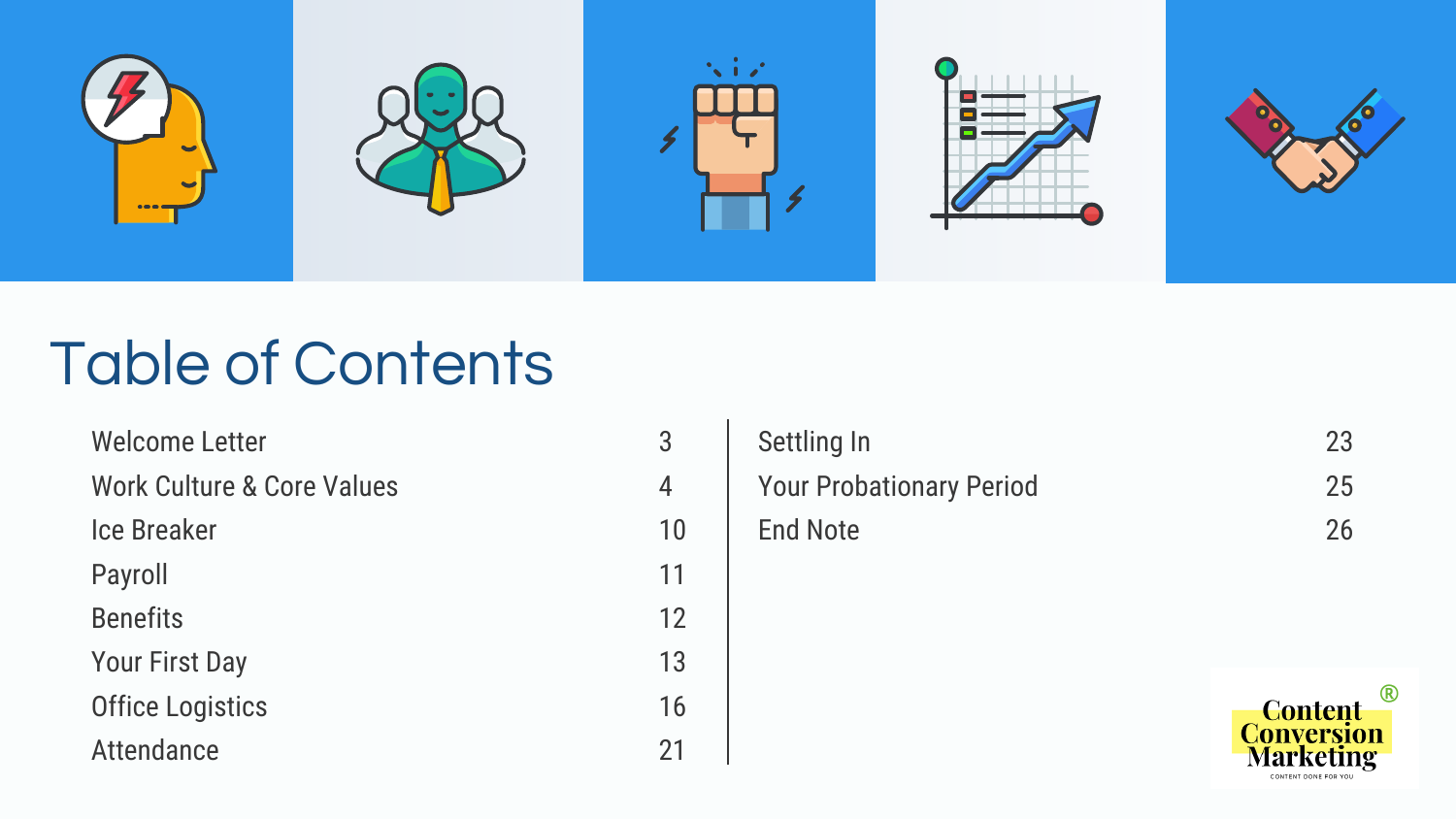#### Welcome!

Dear [NAME],

Congratulations, and welcome to YOUR COMPANY! We are pleased you have chosen to work, grow and learn with us.

We know there is a lot of information to process when starting a new job. This welcome manual will provide an overview of the policies, procedures and tools that will assist you in settling into your new position.

Most of your questions can be answered by referring to this manual. If you have any questions, please contact YOUR NAME, CHIEF HAPPINESS OFFICER at you@yourcompany.com.

We are looking forward to seeing you on your first day, [DATE]!

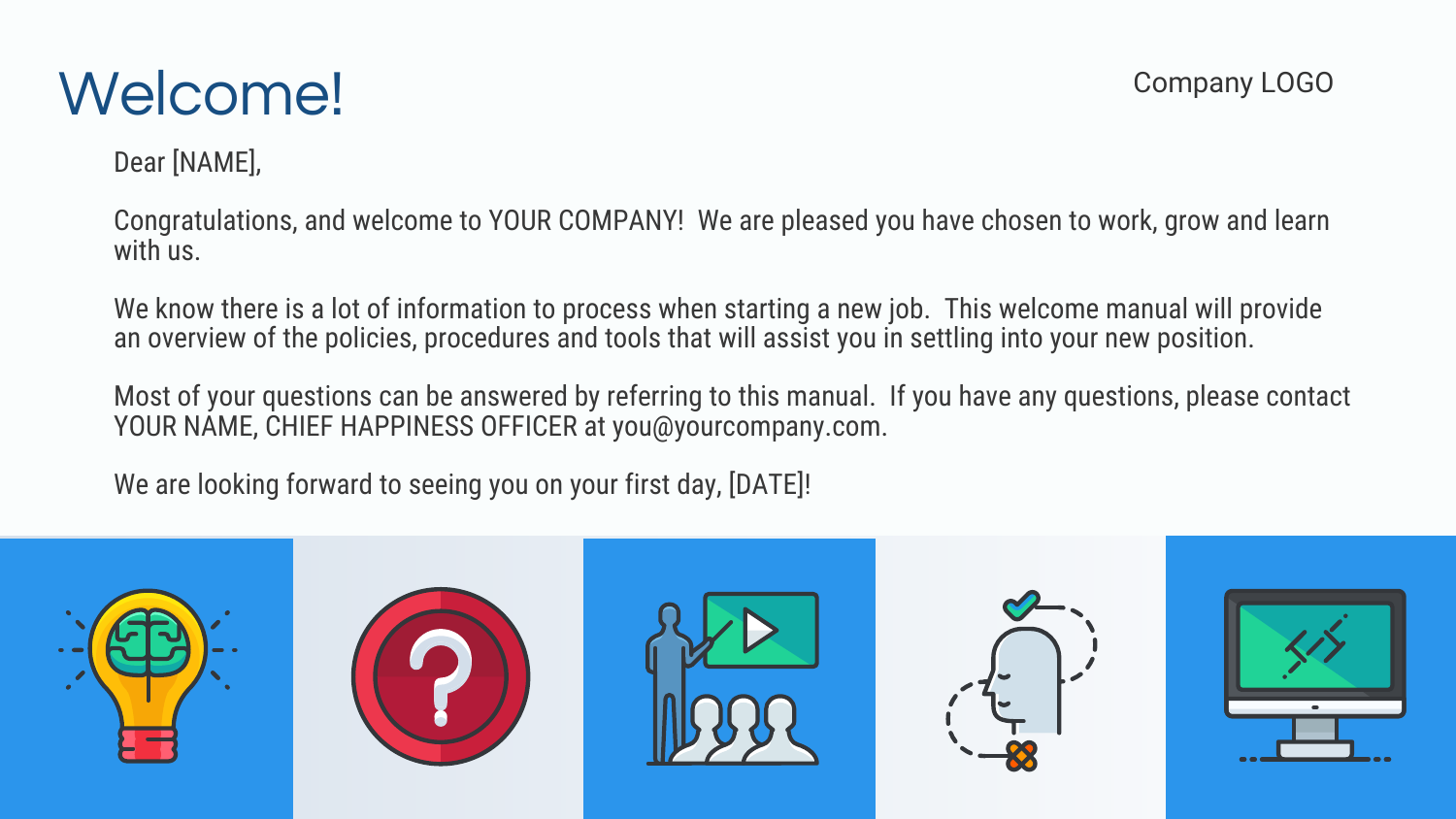## Work Culture & Core Values

We are on a mission to help our customers visualize their ideas.

To help us get there, we place a lot of importance on our culture, and ensure everyone on our team embodies these values.

Our Core Values



We win together, we lose together



We own our jobs



We create great customer experiences



We reflect, plan and act





We keep learning and improving

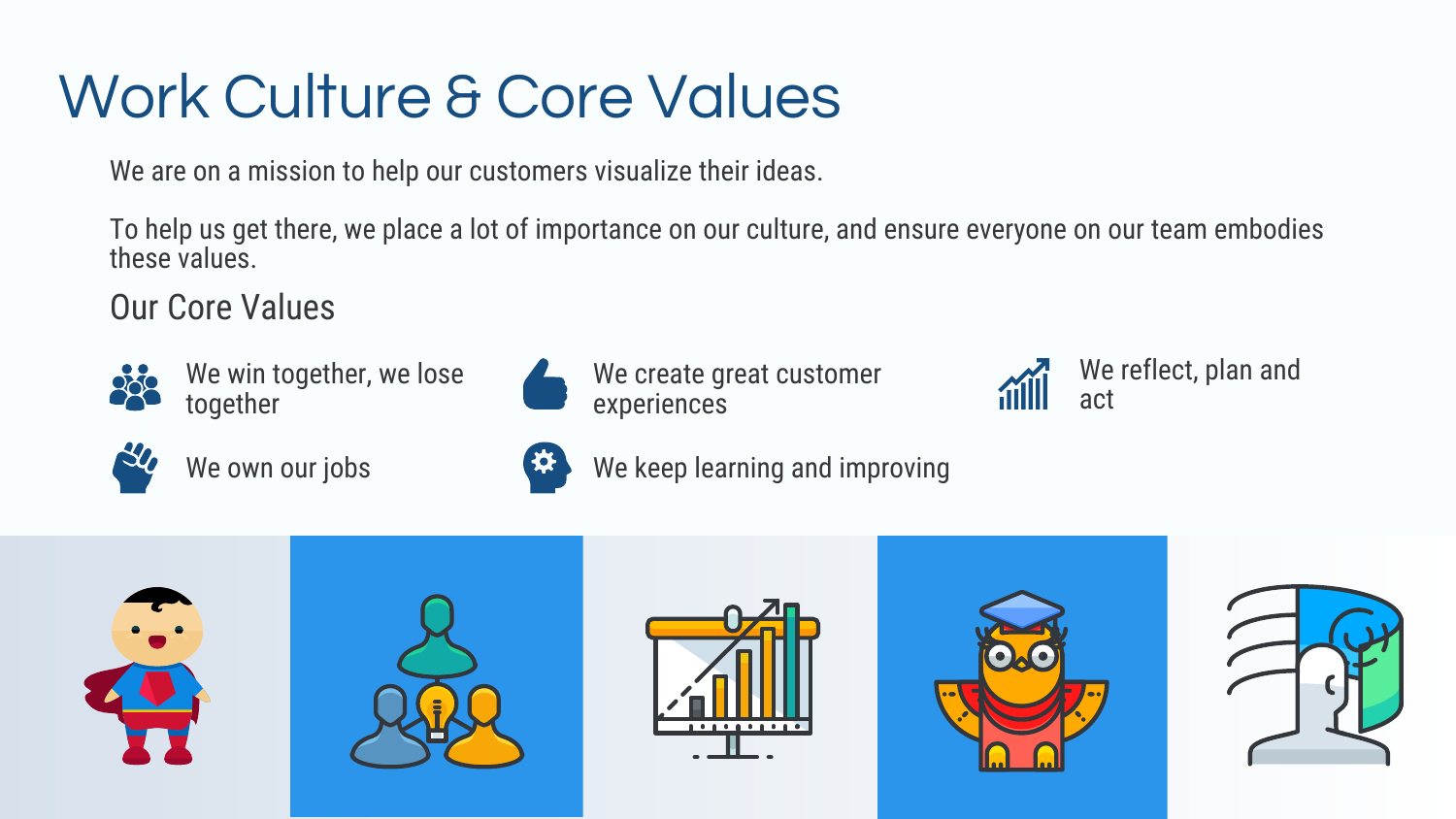#### Ice Breaker

We would like to announce your start to our team!

Please send a photo/headshot of yourself and 3 or so point-form fun facts about yourself to help break the ice to you@yourcompany.com before [DATE].

Check out some examples below to get you thinking about what to share:

- Where you born/where you grew up
- Favourite place you've travelled
- Somewhere you travelled recently or will travel to this year
- Share some of your favourite hobbies/what you do for fun
- Favourite restaurant/cafe/bakery in Toronto
- Words you live by/your favourite quote
- What kind of music you listen to
- Favourite food
- Your sign
- Any unique talent or skill

Anything else you find interesting about yourself!

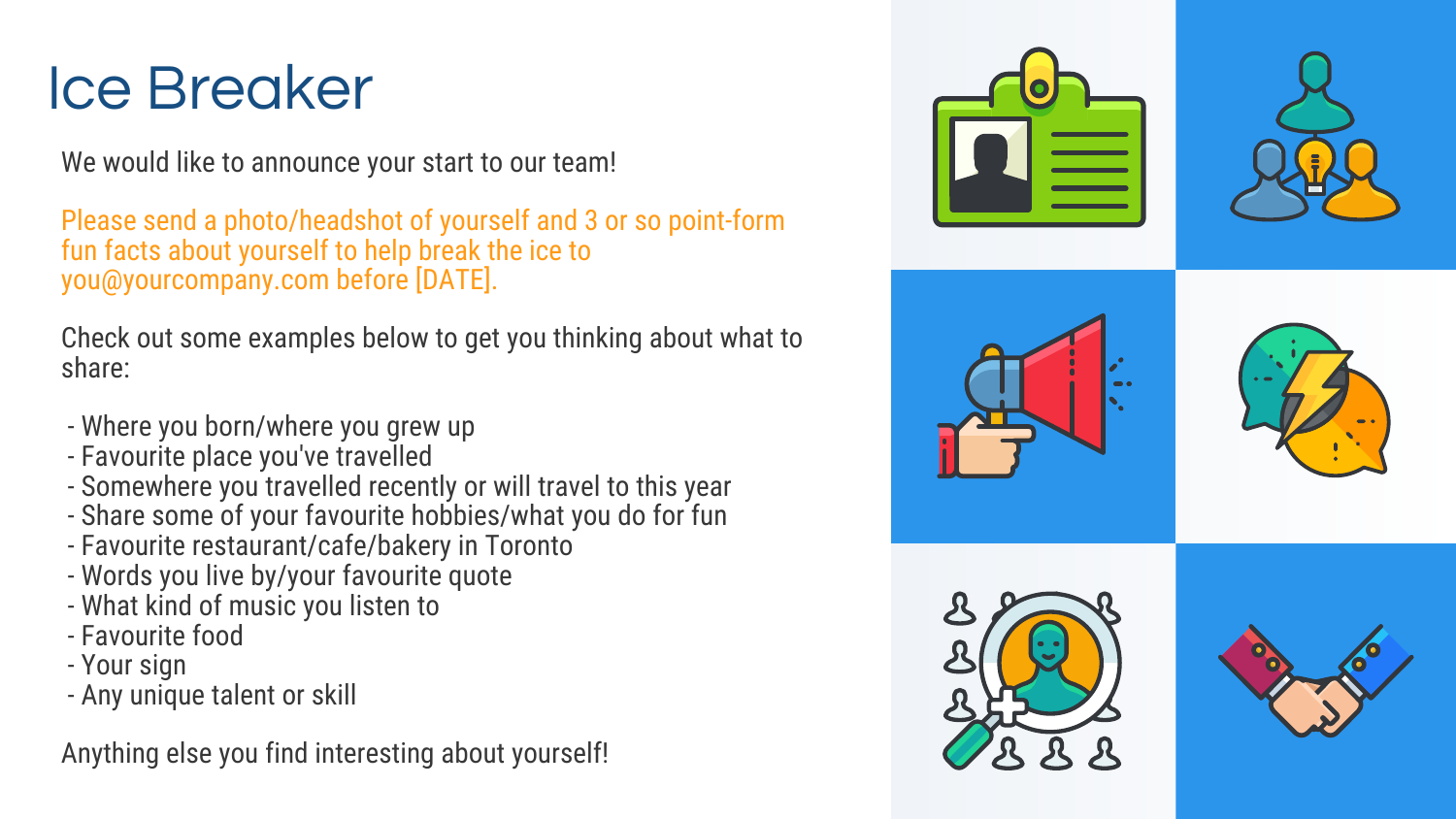

## Your First Day



Please arrive at the office at [TIME] on your first day, [DATE]. YOU, CHIEF PEOPLE OFFICER will greet you upon arrival and show you to your new workspace.

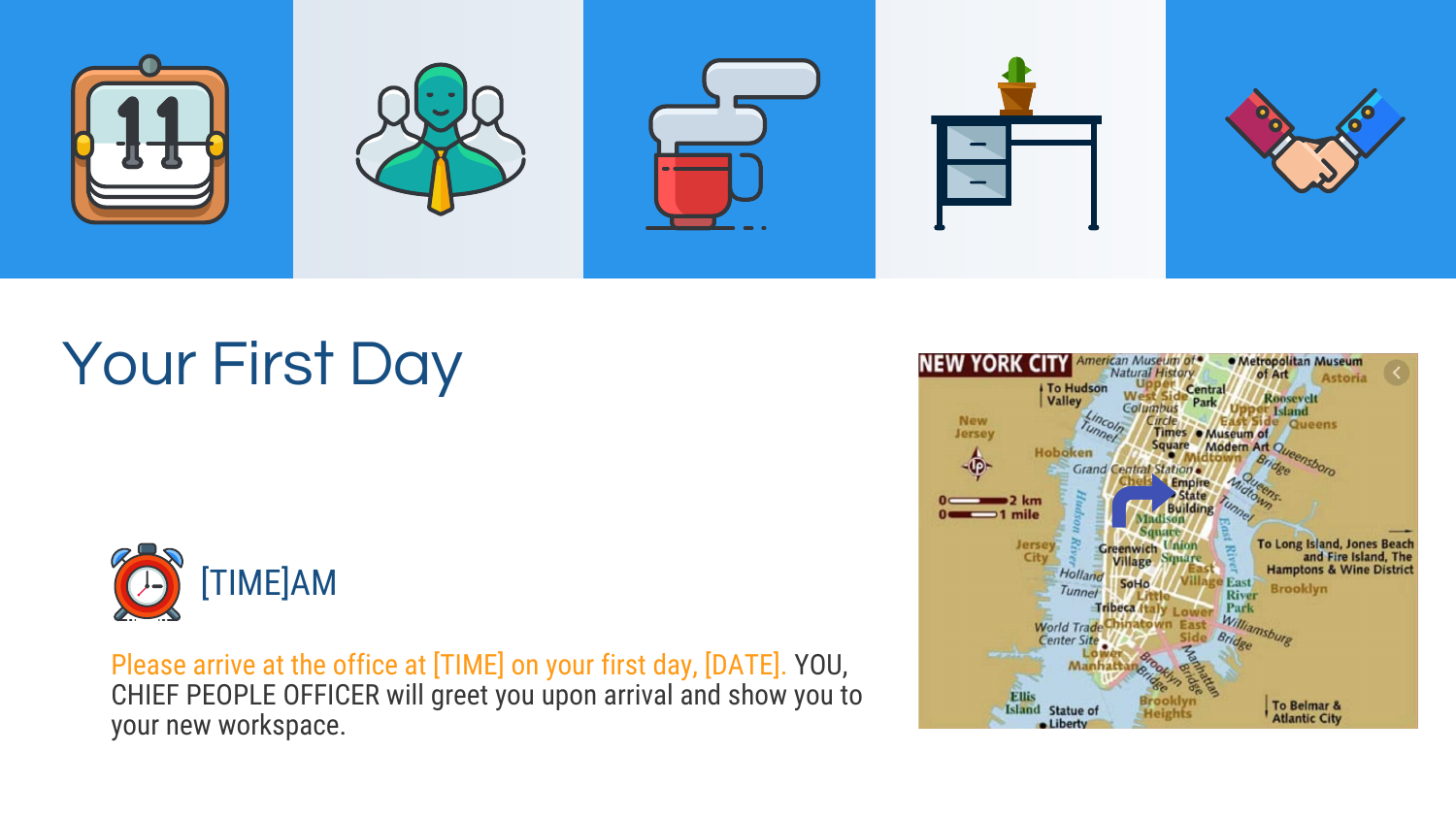

## Your First Day



Our Weekly All-Hands Meeting will begin at 11:00AM. Be prepared to give a brief (approx. thirty-seconds) speech to introduce yourself to your new team during this meeting! This meeting runs for approximately one hour (until 12:00PM).



Your manager, [NAME, TITLE] will then meet with you to go over an introduction to your new role and your Onboarding Checklist.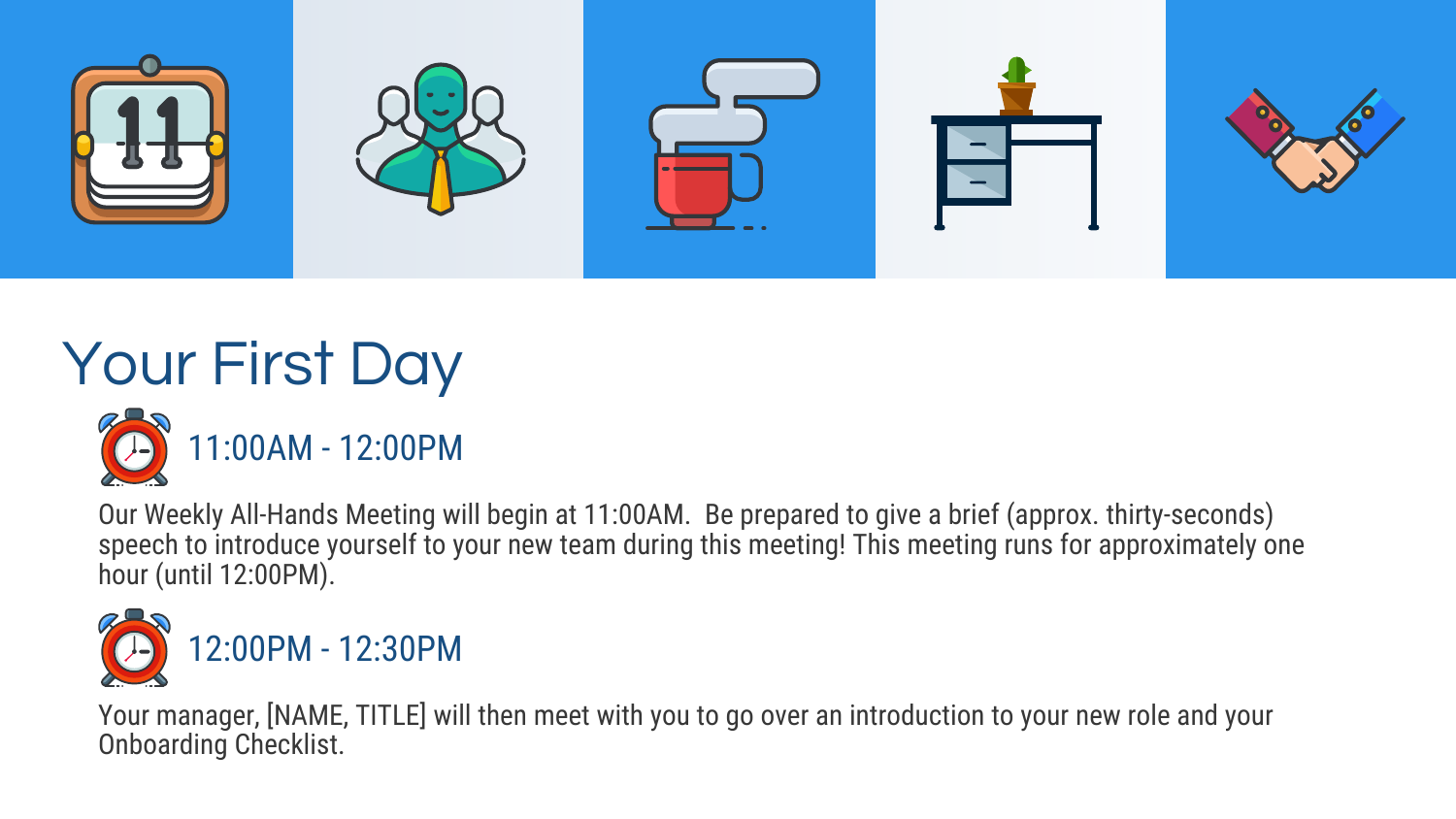## Office Logistics

The Space

We have an open-concept, dog friendly office. Our multiple meeting rooms can be used for meetings and calls. Please ensure you schedule a room through your Google Calendar before you occupy the space.

#### Your Equipment

Should you require any equipment, notebooks or other supplies, please let EMPLOYEE NAME, Office Manager/Customer Support Rep know!

#### Organizational Charts

Keeping track of all the departments and members of a new company can be overwhelming. To help you understand the structure of our company, please review our Organizational Charts here.

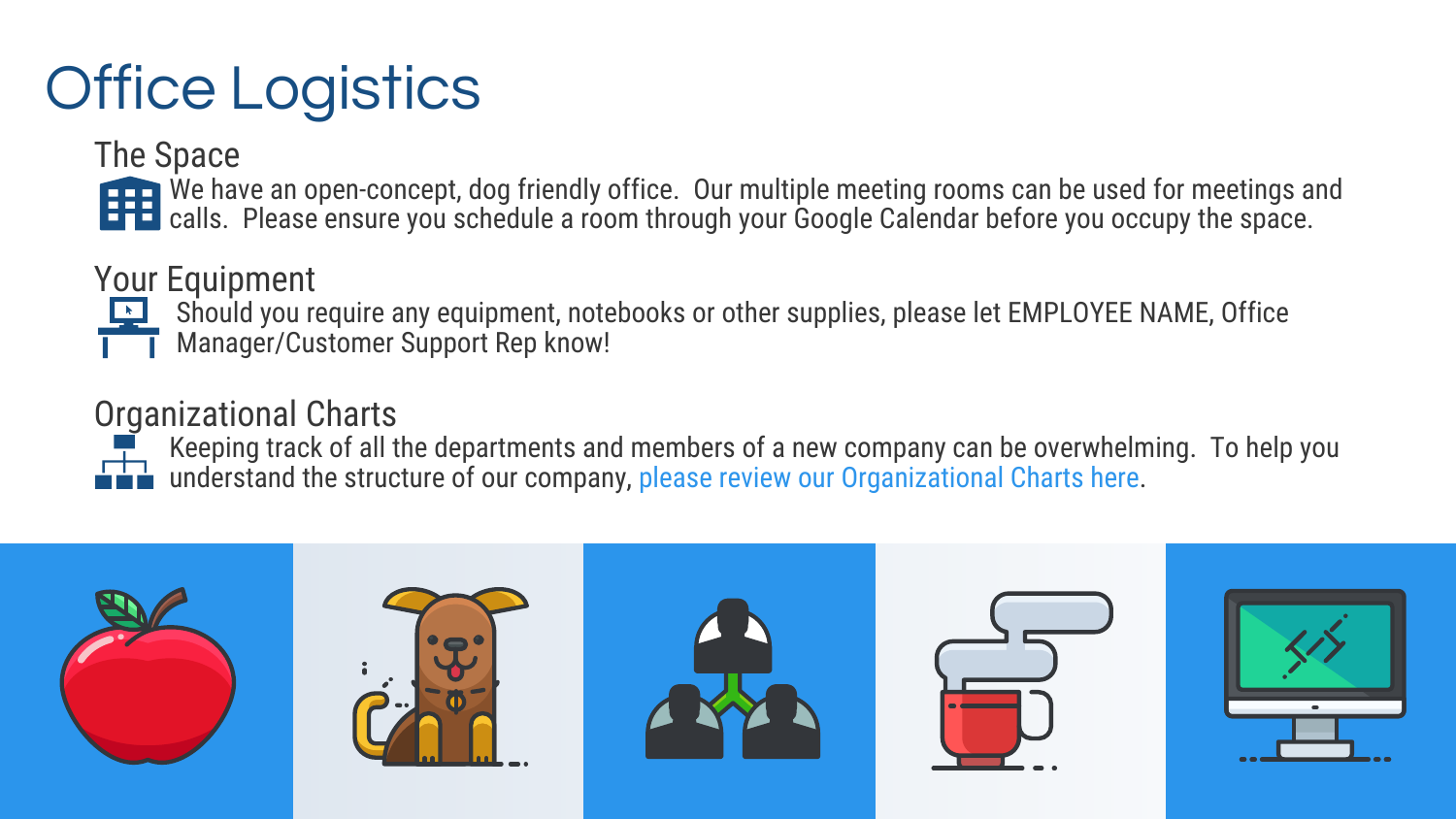#### **Attendance**

#### **Vacation**

Before planning a vacation, check in with your manager for approval. Once you get a thumbs up, you can record your time off in the Away Calendar to help keep the team in the loop on the dates of your absence.

#### **Holidays**

You will receive all statutory holidays off of work. As an Ontario worker, you will receive the following holidays:







**Thanksgiving** 



Boxing Day

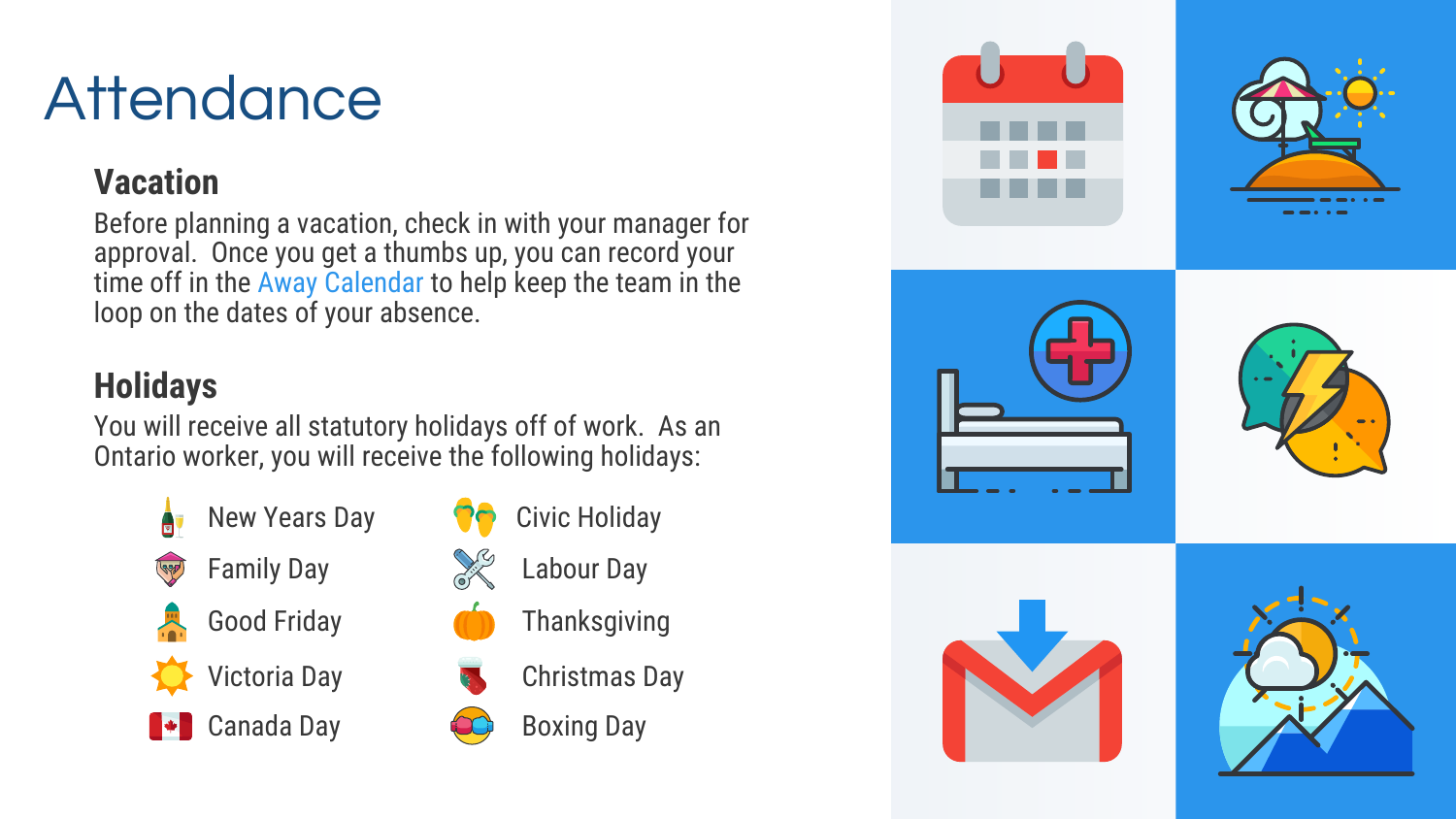

## Settling In

Not knowing the answers to these and similar questions can be nerve-racking for some. To help you settle in with ease and deal with these disconcerting issues, we've paired you with one of your peers who is there to assist with in your cultural integration at Venngage.

[NAME] is here to help you navigate what's "normal" at Venngage, what's "right" and "wrong" here, and what's expected of you.

Here is some information on [NAME] and their role at Venngage:

Start Date: [INSERT] Fun Fact: [INSERT]

Role: [INSERT] Department: [INSERT]<br>Start Date: [INSERT] Squad: [INSERT]

[NAME] will stop by your desk on your first day to introduce themselves!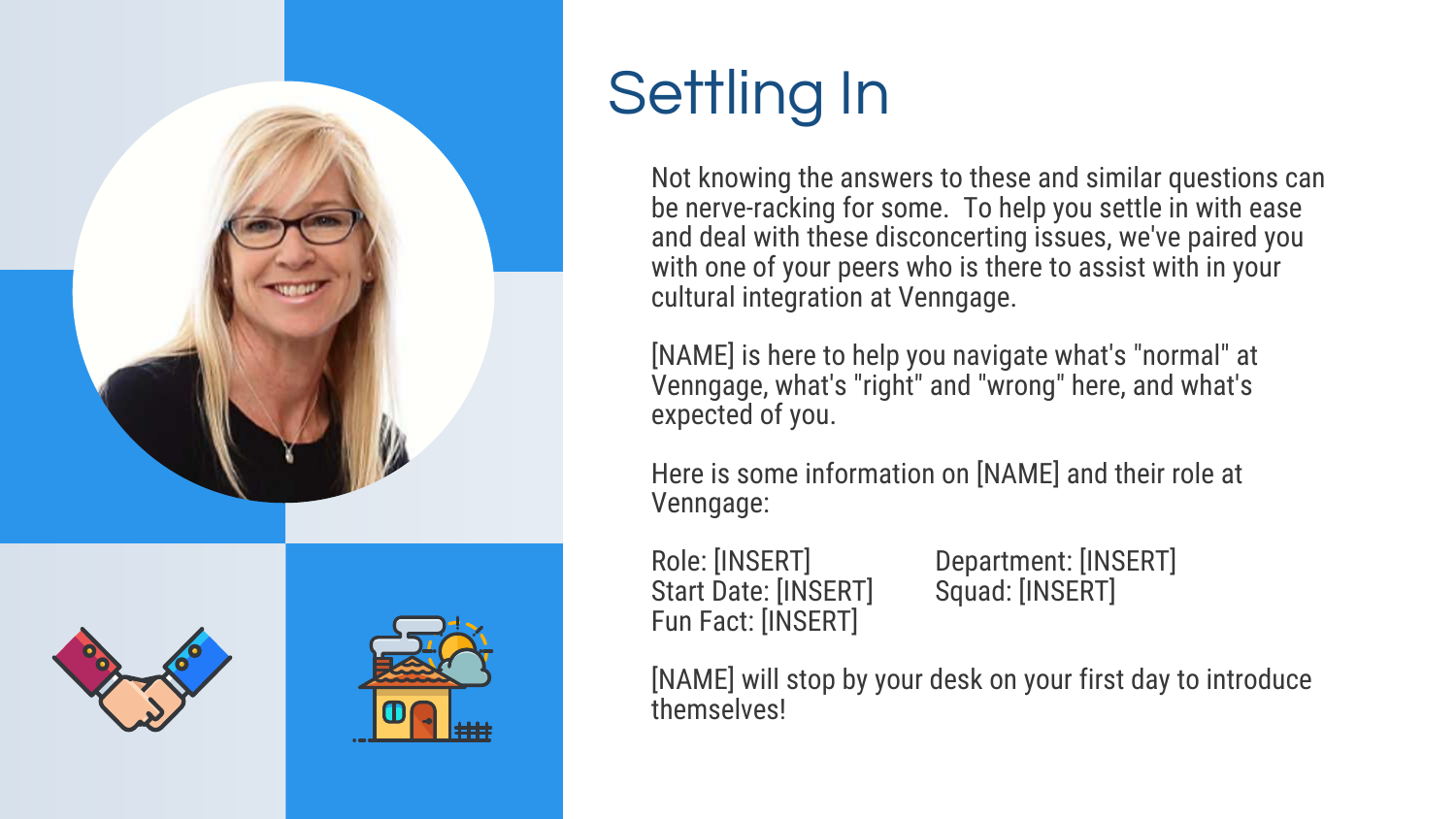

## Your Probationary Period

The probationary period evaluates how comfortable you feel in your new role and whether you are comfortable with meeting your team's goals and expectations. The period also gives your manager the opportunity to provide you with the support and resources you need to develop key competencies in order to best contribute to achieving your team's objectives. That being said, your manager will aim to expose you to all aspects of your role within the probationary period.

To effectively manage the probationary period, you will receive both a Mid-Probation Evaluation on or before and a Final Probationary Period Evaluation conducted in your one-on-one meeting by your manager. You can prepare for these evaluations by listing the subjects you wish to discuss any questions or concerns you may have.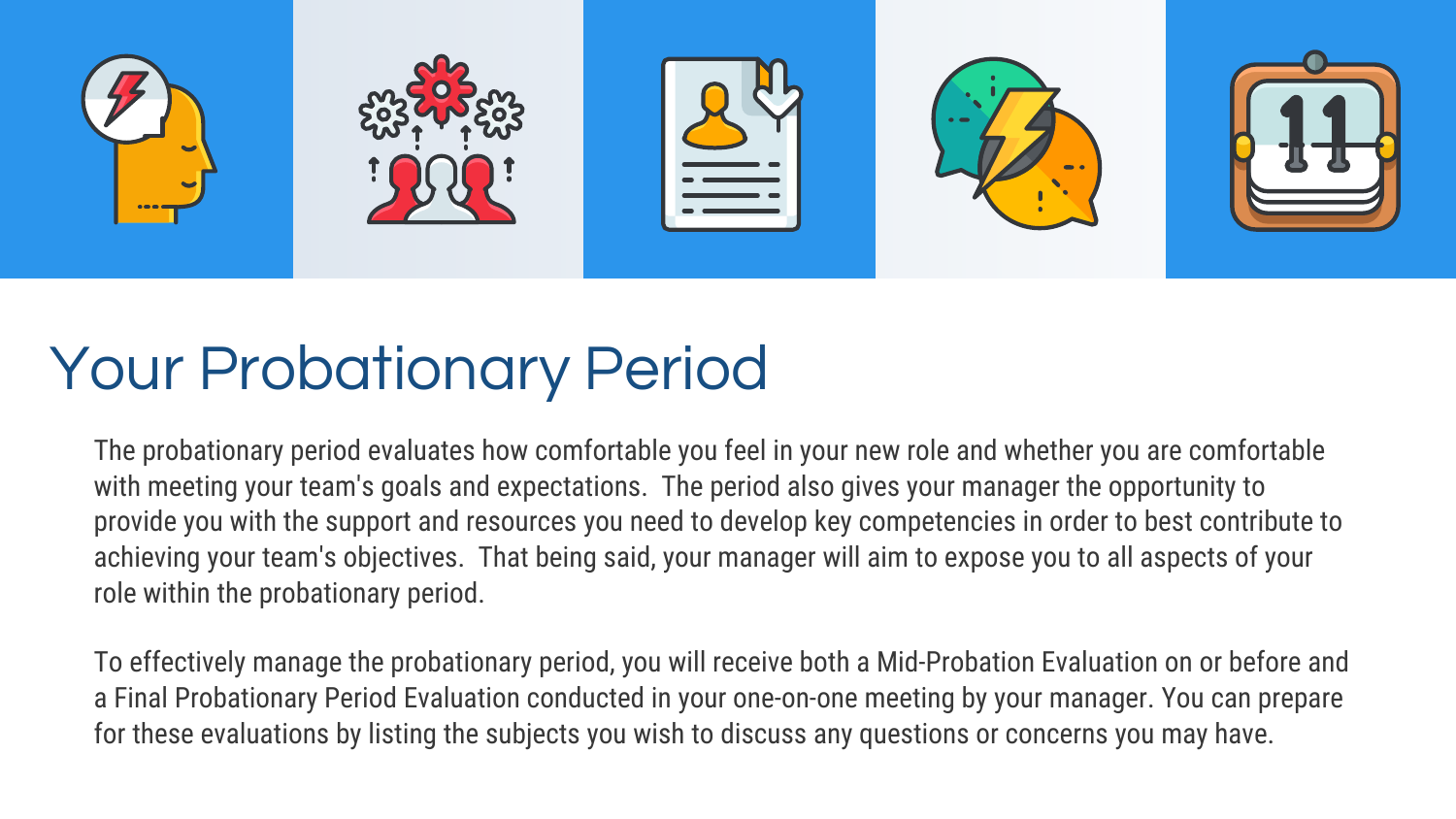

## Your Probationary Period

#### **Important Dates**



Mid-Point Evaluation: January 15th



Final Evaluation: [Insert]



End of Probationary Period: [Insert]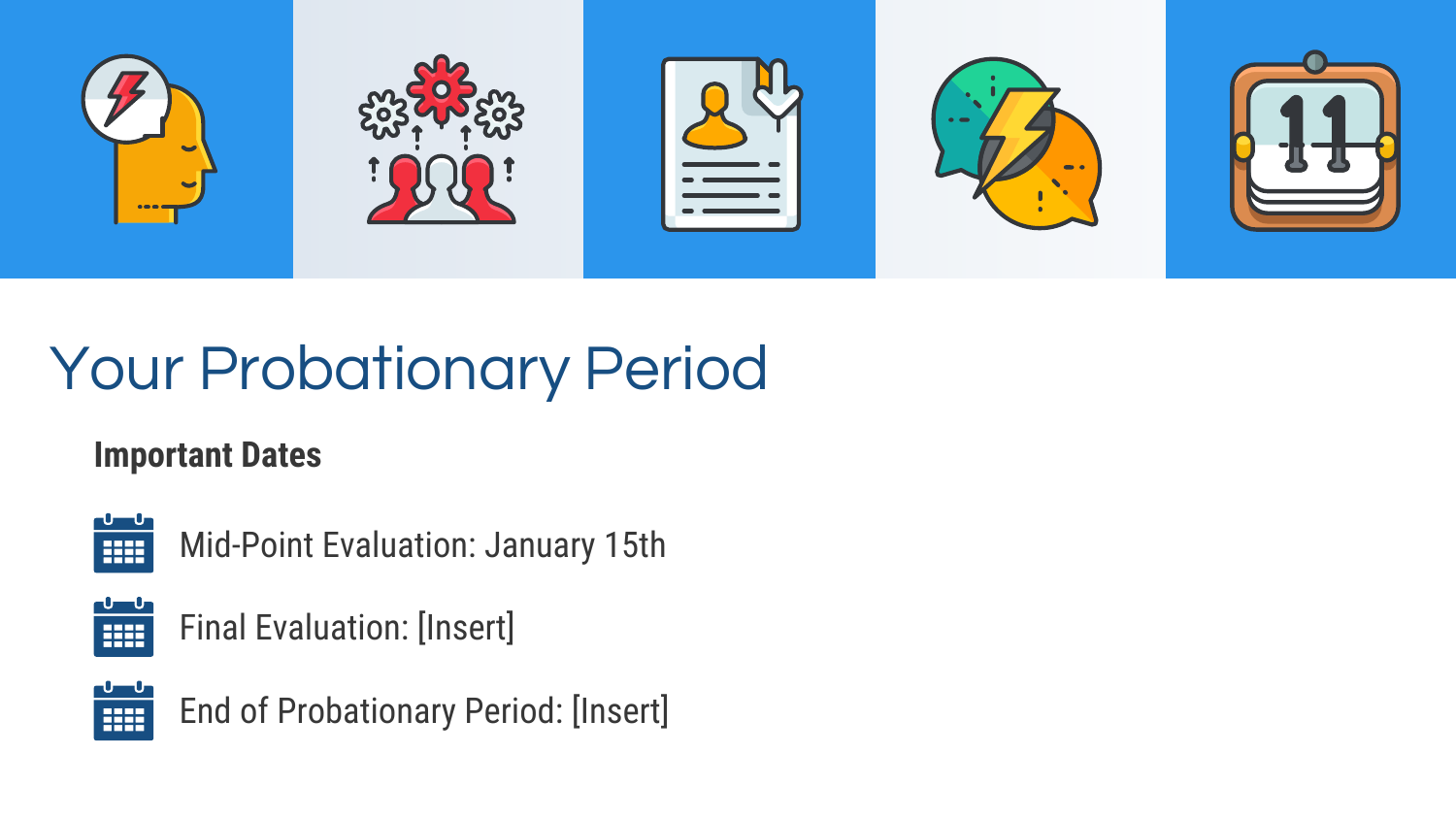#### Company LOGO

If you have any questions or require any additional information, we will be happy to answer. Please don't hesitate to contact YOU, CHIEF PEOPLE OFFICER by email at you@yourcompany.com.

Once again, congratulations, we are excited to have you join us! We look forward to meeting you on your first day.

Best,

#### your company name, the work happiness team